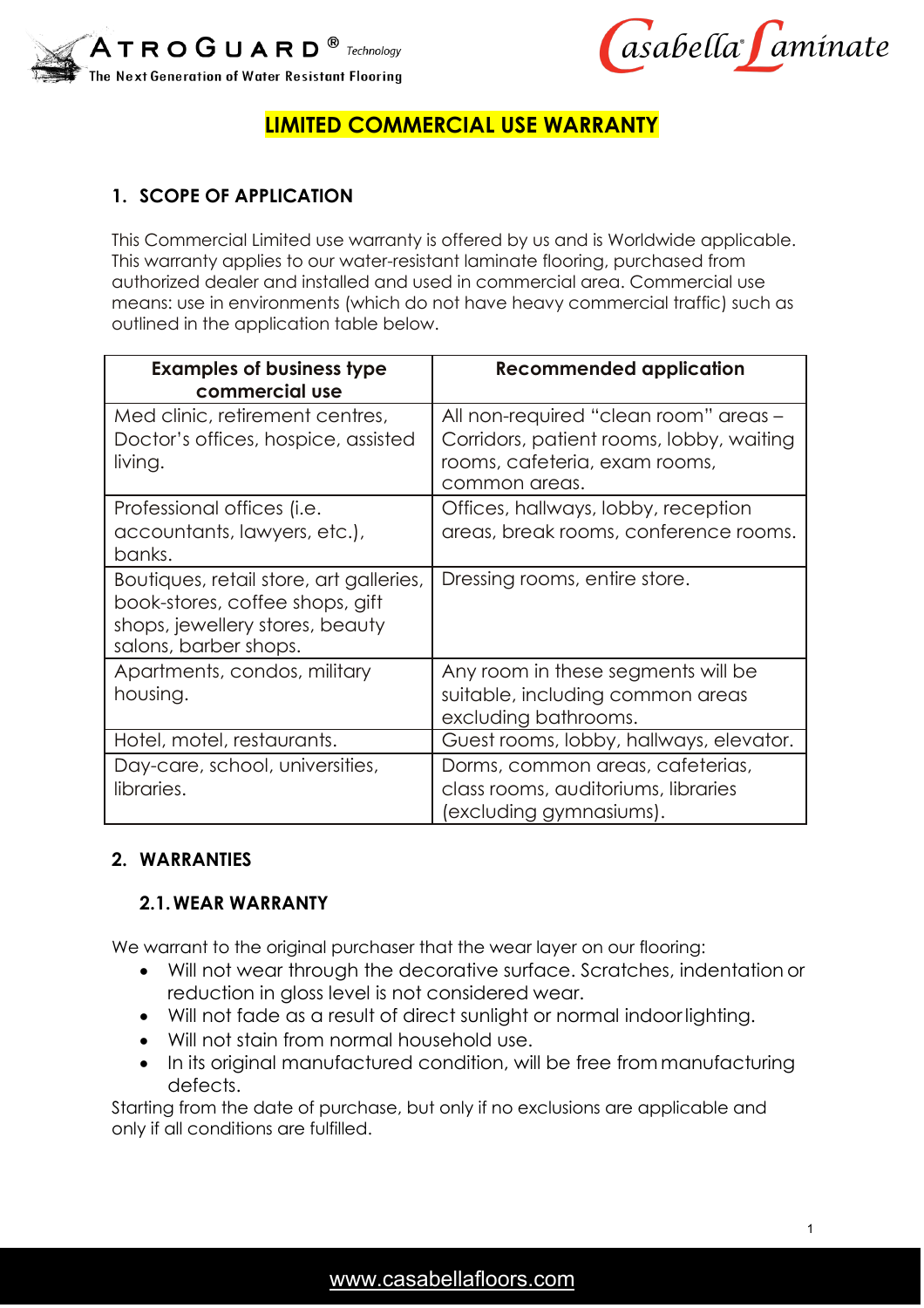



# **2.2. STRUCTURAL WARRANTY**

We warrant the original purchaser that our flooring:

- Will not delaminate.
- In its original manufactured condition, will be free from manufacturing defects.

Starting from the date of purchase, but only if no exclusions are applicable and only if all conditions are fulfilled.

# **2.3.INSTALLATION OVER A RADIANT-HEATED SUBFLOOR WARRANTY**

We warrant to the original purchaser starting from the date of purchase, the floor can be installed over a radiant-heated subfloor, but only if no exclusions are applicable and only if all conditions are fulfilled. This radiant-heated subfloor warranty is only applicable when at least the following cumulative requirements are fulfilled.

- The radiant heating system has to be a water pipe radiant heating system (this means for example that we do not warrant installation over electrical radiant heating systems).
- The radiant heating system must incorporate electronic temperature controls.
- Before installing over newly constructed radiant heat systems, operate the system at maximum capacity to force any residual moisture from the cementitious topping of the radiant heat system. Then set the thermostat to a comfortable room temperature for the installation. It is recommended that the radiant heat be applied in a gradual manner after installing the flooring. Refer to the radiant heat system's manufacturer recommendations for additional guidance.
- The surface temperature of the system does not exceed 81°F / 27°C.

# **3. PET WARRANTY**

We warrant that the floor will resist staining caused by pet (domestic cat or dog) stains, including urine, feces, and vomit. Stain resistance means the ability of your floor to resist (i.e., minimize or withstand) permanent stains for the warranty period. However, accidents should be cleaned up immediately (within 24 hours), as the longer they sit, the more difficult they will be to remove. Any damage to the subfloor and/or surrounding structure caused by pets is not covered by this warranty.

# **4. MOISTURE RESISTANCE WARRANTY**

This warranty is only for Residential Use. When properly installed, the floor will not be damaged by topical, localized spills resulting from normal household use, such as wet shoes, liquid spills, dripping while exiting a bath tub or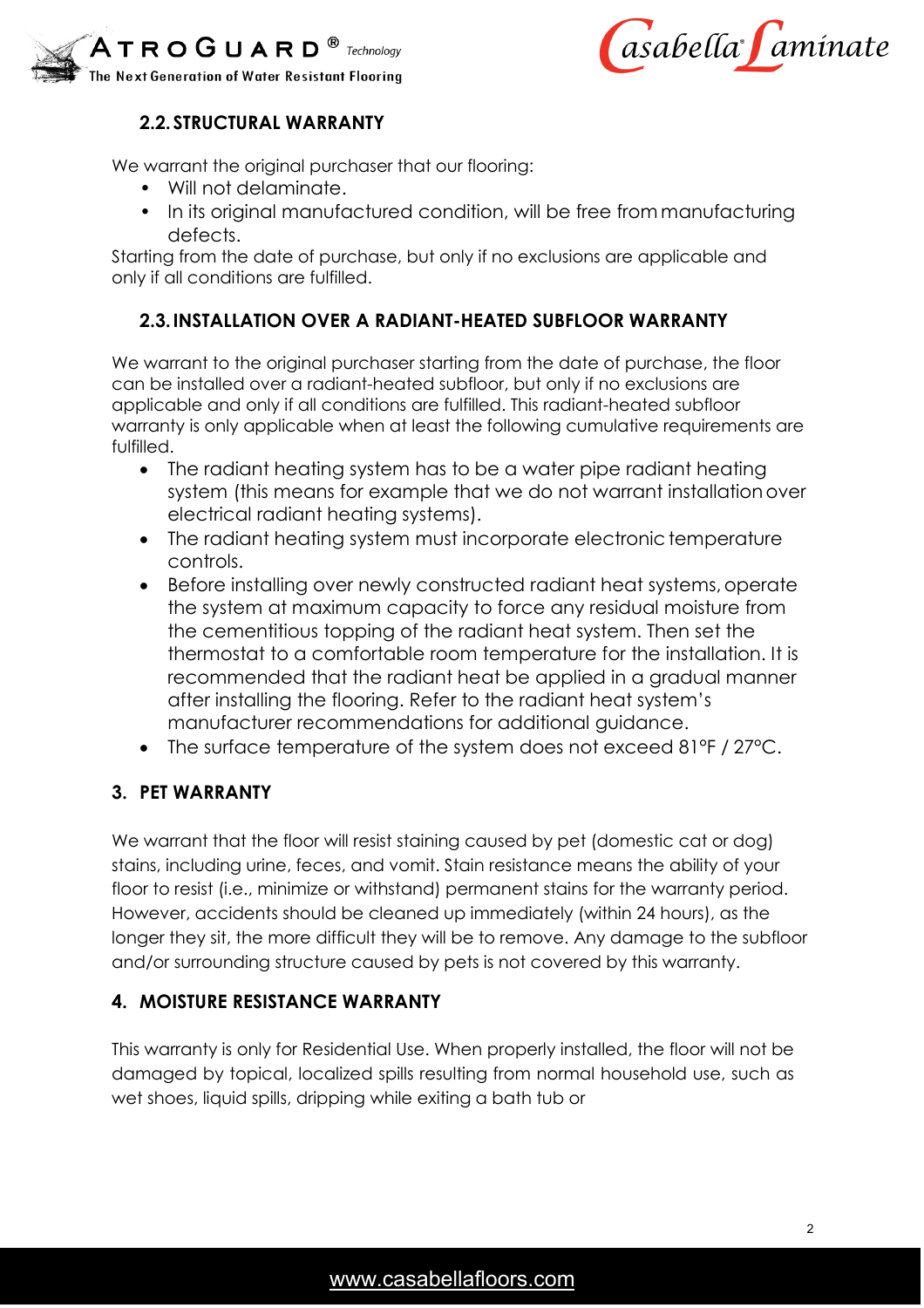



shower, provided they are removed within 72 hours. However, flooding is NOT covered by the warranty, which means standing water must be avoided at all times.

# **5. EXCLUSIONS AND CONDITIONS**

- Damage arising by not following relevant installation, care, maintenance and use instructions of the present warranty and the installation instructions provided.
- Damage arising from improper installation (for example installationon an unlevelled subfloor and installation when there is not sufficient perimeter expansion zone), improper care, improper maintenance or improper use.
- Damage arising because the flooring is exposed to extreme cold (beneath 50°F/10°C) or extreme heat (95°F/35°C).
- Damage caused by exposure to excessive moisture (for example excessive moisture in a concrete slab, excessive moisture from hydrostatic pressure, flooding, standing water, water underneath the flooring, excessive moisture as the result of malfunctioning appliances such as dishwashers, ice makers, refrigerators, sinks, pipes).
- Damage caused by normal household spills which are notremoved within 72 hours.
- Normal wear and tear of the flooring.
- Normal changes in color, gloss, grain pattern and tone (this is normal for flooring as it ages).
- Damage arising because the flooring is installed in an outdoor area, a solarium, a porch, a garage or areas similar to all of these.
- Damage arising because the flooring is not used under normal conditions.
- Damage arising from accidents, abuse, misuse, or the use ofstrong chemicals.
- Damage caused by an act of God (for example a natural disaster).
- Damage caused by vacuum cleaner beater bars or hard plastics, or metal caster wheels.
- Differences in aspect, color, gloss, grain pattern and tone with the reference flooring sample in for example the store or showroom.
- Flooring that has been damaged or neglected during transportation.
- Scratches, marks, stains and other damage caused by exposure to "abrasives" such as pebbles, grit, sand, high heeled shoes, furniture, etc.
- Indentations.
- Damage to click joints or indentation due to heavy rolling loads.
- Damage of planks coming apart at the seams because theyhave been engaged/disengaged more than three times.
- Damage caused by the collections of dirt and moisture atentrances do due the lack of interior and exterior doormats.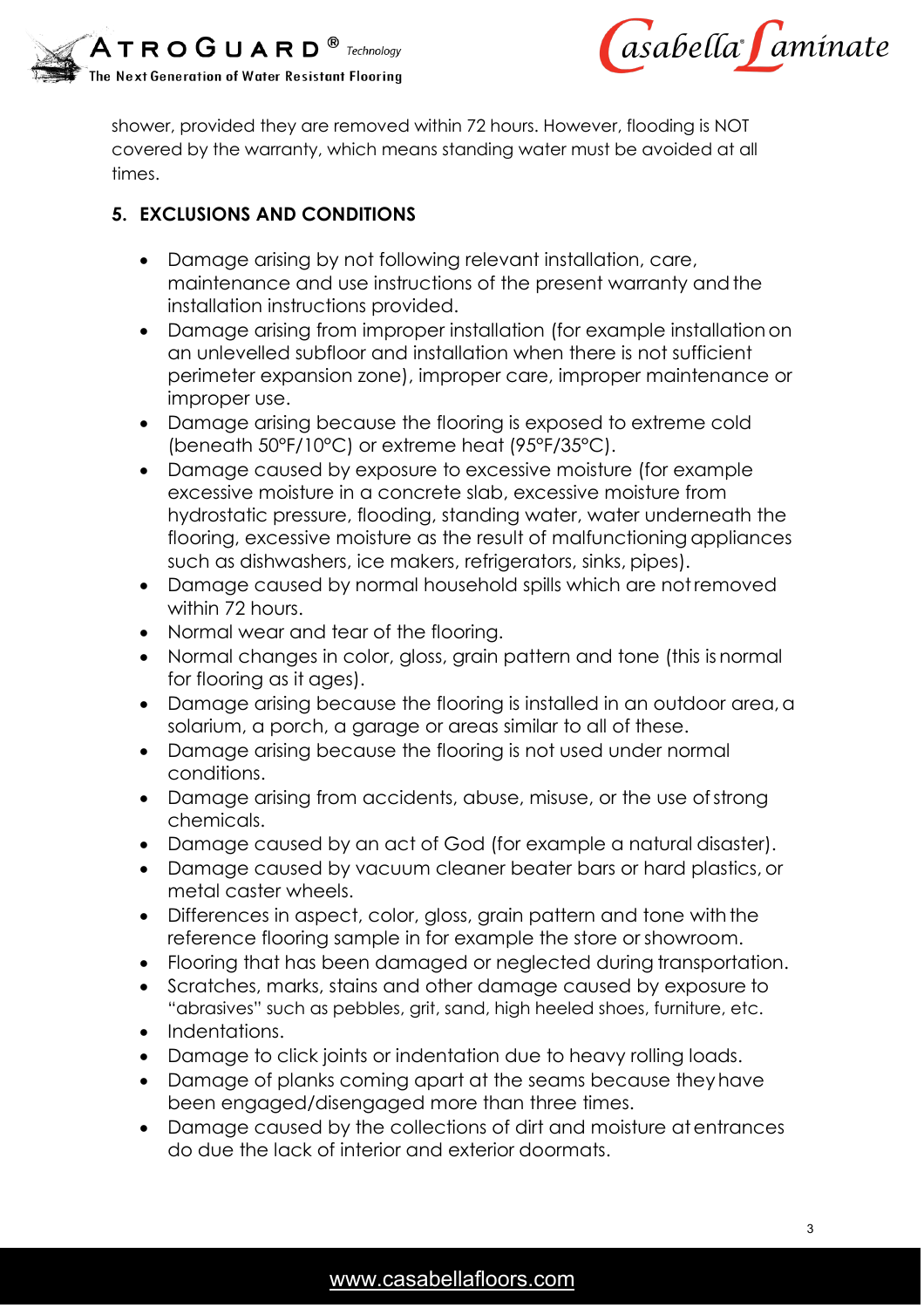



1

- Damage caused by shoes having heeltaps or sharp objects protruding from the sole such as rocks, exposed nails and gravel.
- Damage caused by walking on with spike-or stiletto-heeled shoes.
- Damage caused by sliding or rolling heavy objects on the floor. A solid protective covering must be laid (must use at least 1⁄4" / 6.35mm hard board) on your floor and gently "walk" the item a cross it. Carpet or cardboard is not adequate to prevent surface indentation or roller marks from occurring or scratches to the floor.
- Damage caused by non-compliant casters on furniture. Barrel-type caster wheels or wide, flat glides are best for protecting the floor. For areas with rolling chairs (e.g. desk area), ensure a protective mat is used under the chair.
- Damage caused by hard narrow furniture rollers. They must be replaced with wide rubber rollers.

This warranty is valid only to the original purchaser. It is not transferable and only applicable to the first installation of the flooring. The affected area must be visible and cover an area bigger than 0.04in² / 25mm2. This warranty does not apply to any products designated as B grade, cabin grades, closeouts, seconds, factory special, non-standard items and flooring sold "as is".

It is the responsibility of the purchaser and the installer, whether they are professionals or a do-it-yourselfers, to inspect all flooring and flooring accessories before installation. If during inspection the purchaser or the installer knows/discovers, or can reasonably be supposed to know/discover (for example when the default is visible), that the flooring has a visible manufacturing issue, do not install the flooring. Please immediately contact the retailer from which the flooring was purchased. No claims will be accepted for flooring of which the purchaser or installer knew/discovered, or can reasonably be supposed to have known/discovered, that there was something wrong with it. In such case we only warrant the part of the flooring which has not been installed yet.

We do not allow or authorize any other person or entity to alter the obligations and limitations in this warranty. This warranty is the completeand exclusive expression of our warranty and is in lieu of all other express and/or statutory warranties. Any implied warranties, including but not limited to the implied warranties,

merchantability and fitness for a particular purpose are limited to this express warranty. However, some jurisdictions do not allow exclusion or limitation on how an implied warranty lasts, so the above limitation or exclusion may not apply to you.

We expressly exclude and will not pay consequential or incidental damages under this warranty. By this we mean for example loss, expense, inconvenience or damages, other than to the flooring itself, that may result from a defect in the flooring. However, some jurisdictions do not allow exclusion or limitation of incidental or consequential damages, so theabove limitation or exclusion may not apply to you.

We reserve the right to inspect the flooring and to remove samples for additional evaluation, if we consider this necessary. Any attempt to repair or replace the flooring without our consent will void this warranty.

The failure of either party to enforce any of the provisions of this warranty agreement shall not be construed as a waiver of such provision or a waiver of the right of any party thereafter to enforce each and every provision. This warranty gives you specific legal rights and you may also have other rights which vary from jurisdiction to jurisdiction. We will always respect these other rights.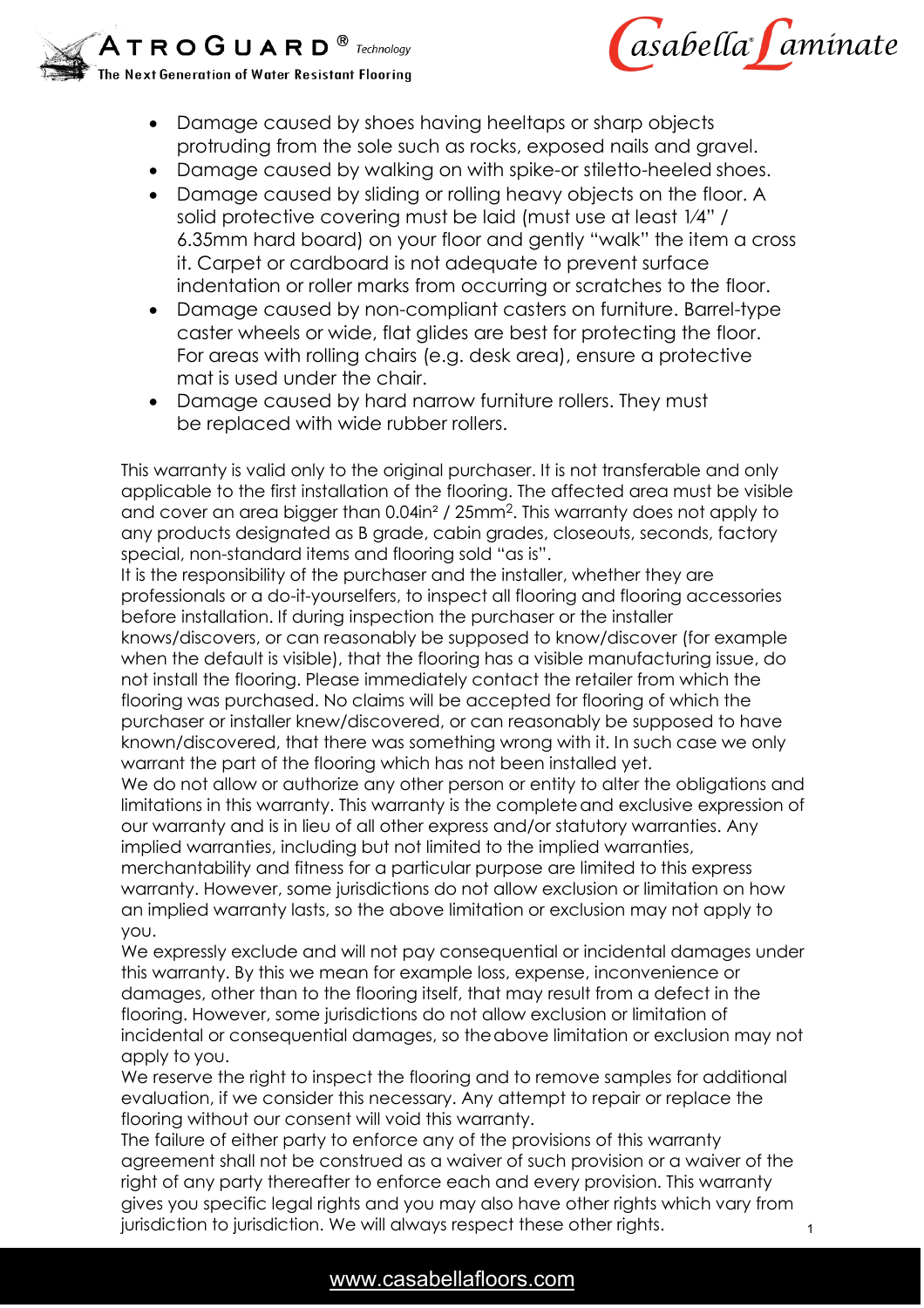



No implied warranties extend beyond the term of this written warranty.

# **6. WHAT YOU SHOULD DO IF ANY OF THE ABOVE LISTED PROBLEMS OCCUR**

You should notify the original dealer of the defect within 30 calendar days after you know/discover the defect and within the validity period of this warranty. Your dealer can answer your questions and, if necessary, start to process a claim. If your notification takes place outside this period, our warranty will not be applicable. In order to enjoy the warranty, you are obligated to present:

- A valid proof of purchase in the form of the sales receipt for the flooring and other accessories related to the installation which may affect the installation quality such as but not limited to adhesive, molding, underlay, moisture barrier, molding, etc.
- A detailed description of the defect and/or a photograph or sample of the flooring that clearly shows the defect. Provide additional information requested by the factory to understand the root cause of the issue.

#### **7. WHAT WE WILL DO**

If we honor a claim under this warranty, we will - at our sole discretion - repair or refinish the defective material or we will refund the price of the flooring. If the flooring was originally installed by a certified professional installer and if there is a justified claim within the first 36 months from the date of the original purchase, we will also pay the reasonable labor costs to perform the repair or replacement. This repair or replacement or refund will be a pro-rated percentage cost of the flooring and labor cost. This percentage is determined by the number of years remaining on the warranty and the length of the warranty. For example, if the claim is made 3 years after purchase on flooring warranted for 15 years, then 80% (12/15th) of the flooring cost will be considered.

For Lifetime limited warranty products, the pro-rated warranty will apply for the first 30 years after the date of purchase. After those 30 years and until 50 years, the repair, replacement or refund will be maximum 5% of the original flooring purchase amount.

This warranty is limited to the designs, colors, structures and styles available at the time of repair or replacement. If the original is no longer available, we have the right to substitute another design, color, structure and style that is similar to the original and that has a similar value. We will always try to take into account the wish of the customer.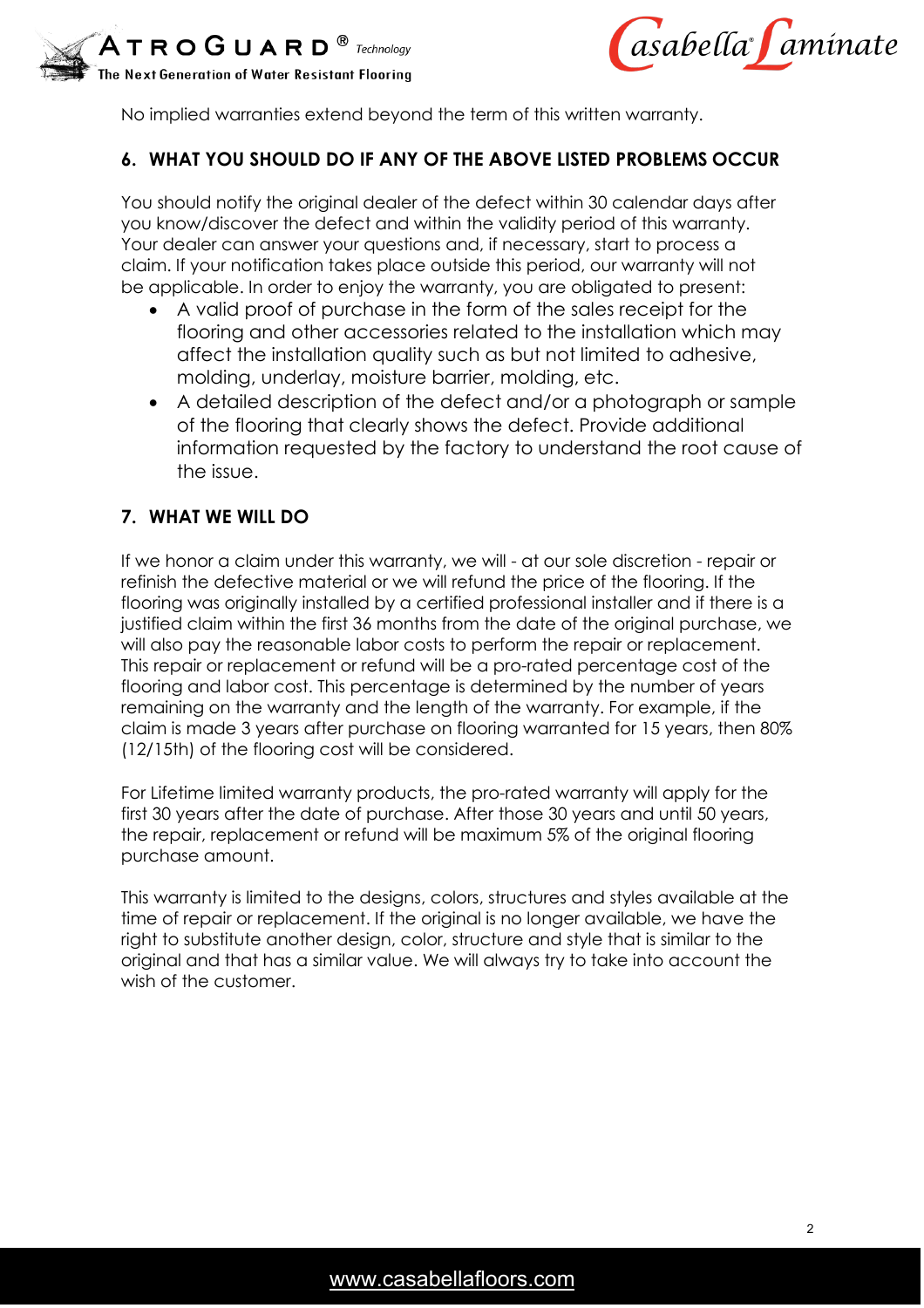



# **LIMITED RESIDENTIAL USE WARRANTY**

# **1. SCOPE OF APPLICATION**

This Limited Residential use warranty is offered by us and is Worldwide applicable. This warranty applies to our water-resistant laminate flooring, purchased from authorized dealer and installed and used residentially. Residential use is defined as normal household use.

#### **2. WARRANTIES**

# **2.1.WEAR WARRANTY**

We warrant to the original purchaser that the wear layer on our flooring:

- Will not wear through the decorative surface. Scratches, indentation or reduction in gloss level is not considered wear.
- Will not fade as a result of direct sunlight or normal indoorlighting.
- Will not stain from normal household use.
- In its original manufactured condition, will be free from manufacturing defects.

Starting from the date of purchase, but only if no exclusions are applicable and only if all conditions are fulfilled.

# **2.2. STRUCTURAL WARRANTY**

We warrant the original purchaser that our flooring:

- Will not delaminate.
- In its original manufactured condition, will be free from manufacturing defects.

Starting from the date of purchase, but only if no exclusions are applicable and only if all conditions are fulfilled.

# **2.3.INSTALLATION OVER A RADIANT-HEATED SUBFLOOR WARRANTY**

We warrant to the original purchaser starting from the date of purchase, the floor can be installed over a radiant-heated subfloor, but only if no exclusions are applicable and only if all conditions are fulfilled. This radiant-heated subfloor warranty is only applicable when at least the following cumulative requirements are fulfilled.

- The radiant heating system has to be a water pipe radiant heating system (this means for example that we do not warrant installation over electrical radiant heating systems).
- The radiant heating system must incorporate electronic temperature controls.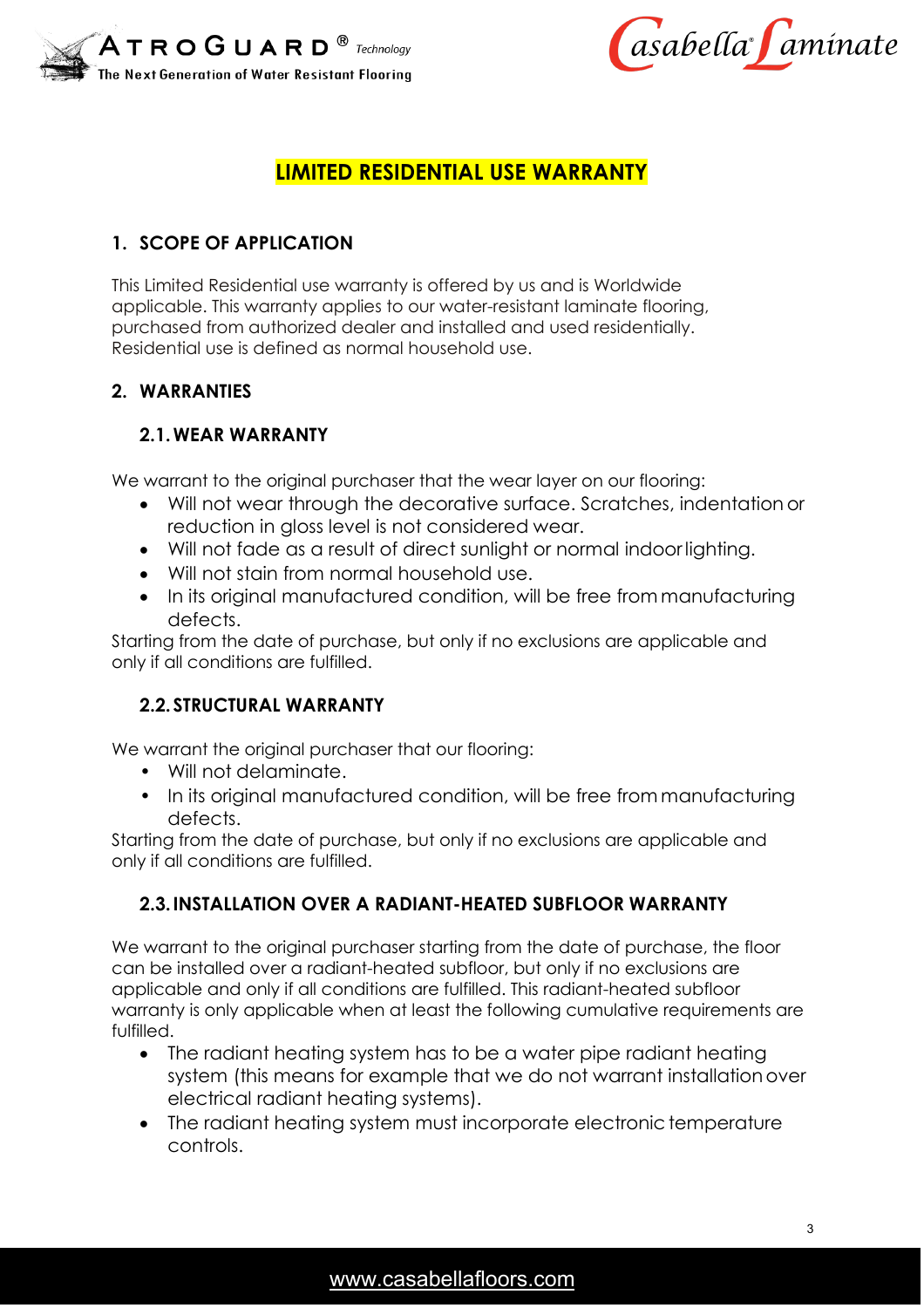



- Before installing over newly constructed radiant heat systems, operate the system at maximum capacity to force any residual moisture from the cementitious topping of the radiant heat system. Then set the thermostat to a comfortable room temperature for the installation. It is recommended that the radiant heat be applied in a gradual manner after installing the flooring. Refer to the radiant heat system's manufacturer recommendations for additional guidance.
- The surface temperature of the system does not exceed 81 $^{\circ}$  F / 27 $^{\circ}$  C.

# **3. PET WARRANTY**

We warrant that the floor will resist staining caused by pet (domestic cat or dog) stains, including urine, feces, and vomit. Stain resistance means the ability of your floor to resist (i.e., minimize or withstand) permanent stains for the warranty period. However, accidents should be cleaned up immediately (within 24 hours), as the longer they sit, the more difficult they will be to remove. Any damage to the subfloor and/or surrounding structure caused by pets is not covered by this warranty.

# **4. MOISTURE RESISTANCE WARRANTY**

This warranty is only for Residential Use. When properly installed, the floor will not be damaged by topical, localized spills resulting from normal household use, such as wet shoes, liquid spills, dripping while exiting a bath tub or shower, provided they are removed within 72 hours. However, flooding is NOT covered by the warranty, which means standing water must be avoided at all times.

# **5. EXCLUSIONS AND CONDITIONS**

- Damage arising by not following relevant installation, care, maintenance and use instructions of the present warranty and the installation instructions provided.
- Damage arising from improper installation (for example installationon an unlevelled subfloor and installation when there is not sufficient perimeter expansion zone), improper care, improper maintenance or improper use.
- Damage arising because the flooring is exposed to extreme cold (beneath  $50^{\circ}$  F/10 $^{\circ}$  C) or extreme heat (95 $^{\circ}$  F/35 $^{\circ}$  C).
- Damage caused by exposure to excessive moisture (for example excessive moisture in a concrete slab, excessive moisture from hydrostatic pressure, flooding, standing water, water underneath the flooring, excessive moisture as the result of malfunctioning appliances such as dishwashers, ice makers, refrigerators, sinks, pipes).
- Damage caused by normal household spills which are not removed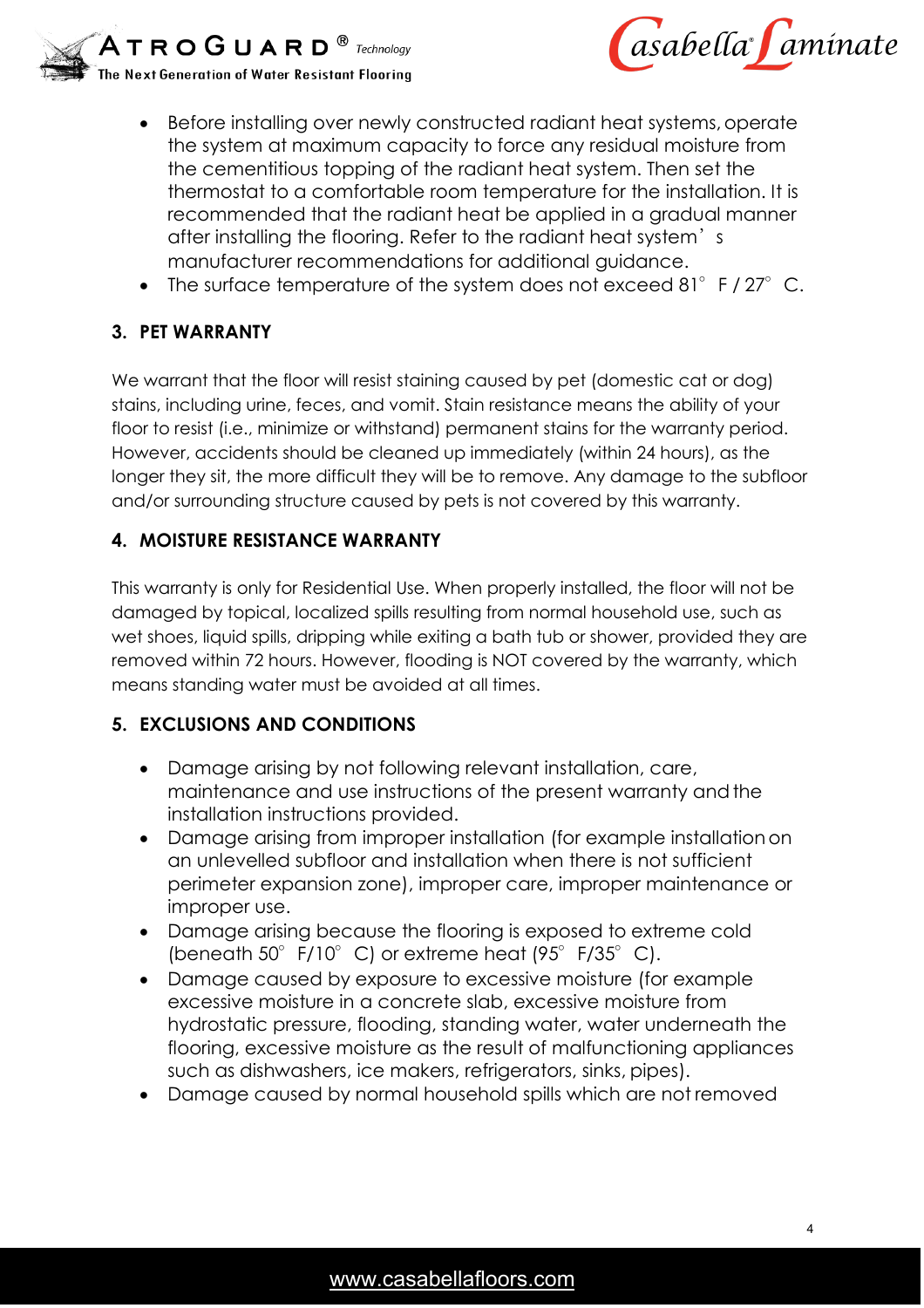



within 72 hours.

- Normal wear and tear of the flooring.
- Normal changes in color, gloss, grain pattern and tone (this is normal for flooring as it ages).
- Damage arising because the flooring is installed in an outdoor area, a solarium, a porch, a garage or areas similar to all of these.
- Damage arising because the flooring is not used under normal conditions.
- Damage arising from accidents, abuse, misuse, or the use ofstrong chemicals.
- Damage caused by an act of God (for example a natural disaster).
- Damage caused by vacuum cleaner beater bars or hard plastics, or metal caster wheels.
- Differences in aspect, color, gloss, grain pattern and tone with the reference flooring sample in for example the store or showroom.
- Flooring that has been damaged or neglected during transportation.
- Scratches, marks, stains and other damage caused by exposure to "abrasives" such as pebbles, grit, sand, high heeled shoes, furniture, etc.
- Indentations.
- Damage to click joints or indentation due to heavy rolling loads.
- Damage of planks coming apart at the seams because theyhave been engaged/disengaged more than three times.
- Damage caused by the collections of dirt and moisture atentrances do due the lack of interior and exterior doormats.
- Damage caused by shoes having heeltaps or sharp objects protruding from the sole such as rocks, exposed nails and gravel.
- Damage caused by walking on with spike-or stiletto-heeled shoes.
- Damage caused by sliding or rolling heavy objects on the floor. A solid protective covering must be laid (must use at least 1⁄4" / 6.35mm hard board) on your floor and gently "walk" the item a cross it. Carpet or cardboard is not adequate to prevent surface indentation or roller marks from occurring or scratches to the floor.
- Damage caused by non-compliant casters on furniture. Barrel-type caster wheels or wide, flat glides are best for protecting the floor. For areas with rolling chairs (e.g. desk area), ensure a protective mat is used under the chair.
- Damage caused by hard narrow furniture rollers. They must be replaced with wide rubber rollers.

This warranty is valid only to the original purchaser. It is not transferable and only applicable to the first installation of the flooring. The affected area must be visible and cover an area bigger than 0.04in² / 25mm2. This warranty does not apply to any products designated as B grade, cabin grades, closeouts, seconds, factory special, non-standard items and flooring sold "as is".

It is the responsibility of the purchaser and the installer, whether they are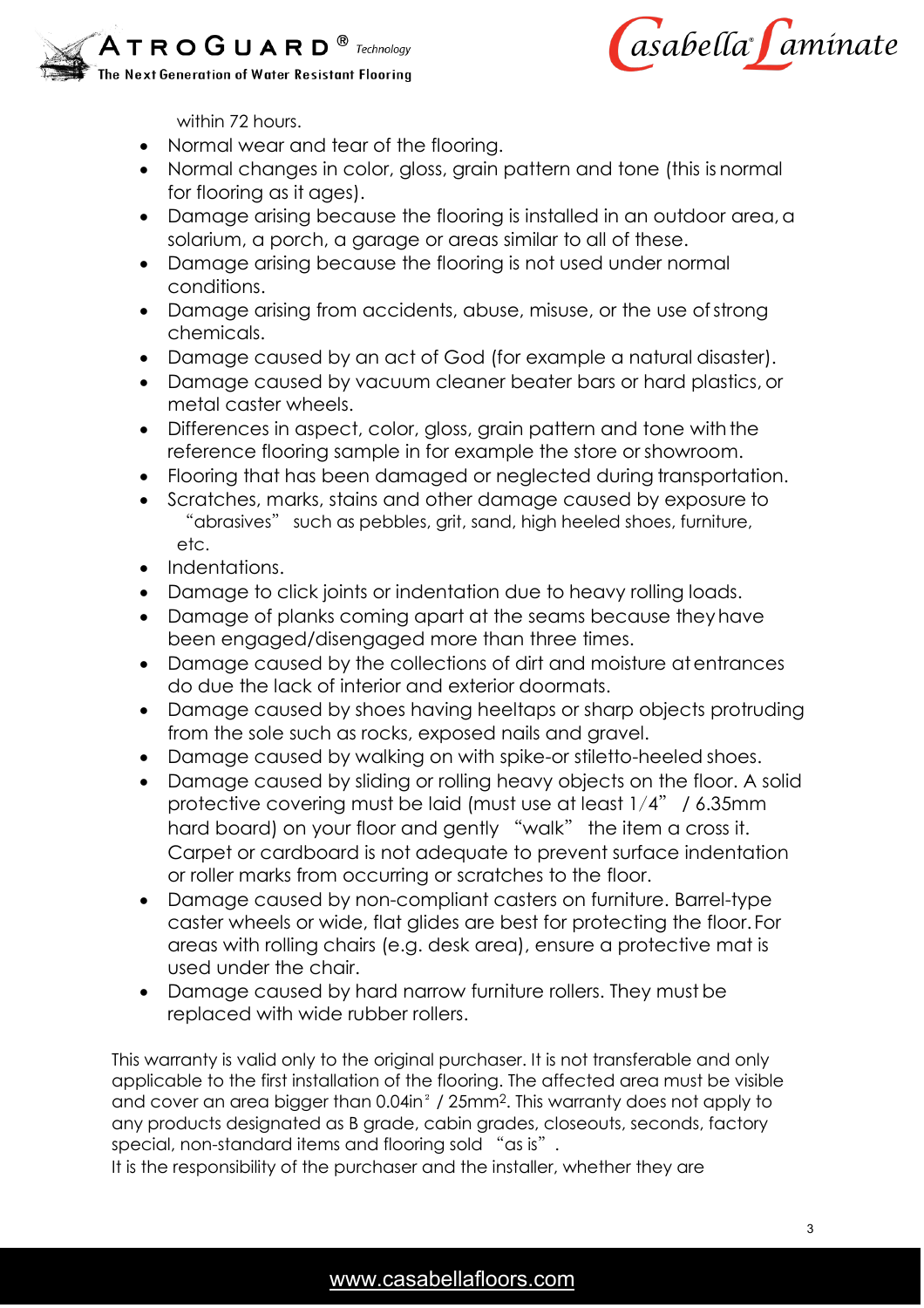



professionals or a do-it-yourselfers, to inspect all flooring and flooring accessories before installation. If during inspection the purchaser or the installer knows/discovers, or can reasonably be supposed to know/discover (for example when the default is visible), that the flooring has a visible manufacturing issue, do not install the flooring. Please immediately contact the retailer from which the flooring was purchased. No claims will be accepted for flooring of which the purchaser or installer knew/discovered, or can reasonably be supposed to have known/discovered, that there was something wrong with it. In such case we only warrant the part of the flooring which has not been installed yet.

We do not allow or authorize any other person or entity to alter the obligations and limitations in this warranty. This warranty is the completeand exclusive expression of our warranty and is in lieu of all other express and/or statutory warranties. Any implied warranties, including but not limited to the implied warranties,

merchantability and fitness for a particular purpose are limited to this express warranty. However, some jurisdictions do not allow exclusion or limitation on how an implied warranty lasts, so the above limitation or exclusion may not apply to you. We expressly exclude and will not pay consequential or incidental damages under this warranty. By this we mean for example loss, expense, inconvenience or damages, other than to the flooring itself, that may result from a defect in the flooring. However, some jurisdictions do not allow exclusion or limitation of incidental or consequential damages, so theabove limitation or exclusion may not apply to you.

We reserve the right to inspect the flooring and to remove samples for additional evaluation, if we consider this necessary. Any attempt to repair or replace the flooring without our consent will void this warranty.

The failure of either party to enforce any of the provisions of this warranty agreement shall not be construed as a waiver of such provision or a waiver of the right of any party thereafter to enforce each and every provision. This warranty gives you specific legal rights and you may also have other rights which vary from jurisdiction to jurisdiction. We will always respect these other rights.

No implied warranties extend beyond the term of this written warranty.

# **6. WHAT YOU SHOULD DO IF ANY OF THE ABOVE LISTED PROBLEMS OCCUR**

You should notify the original dealer of the defect within 30 calendar days after you know/discover the defect and within the validity period of this warranty. Your dealer can answer your questions and, if necessary, start to process a claim. If your notification takes place outside this period, our warranty will not be applicable. In order to enjoy the warranty, you are obligated to present:

• A valid proof of purchase in the form of the sales receipt for the flooring and other accessories related to the installation which may affect the installation quality such as but not limited to adhesive, molding, underlay, moisture barrier, molding, etc.